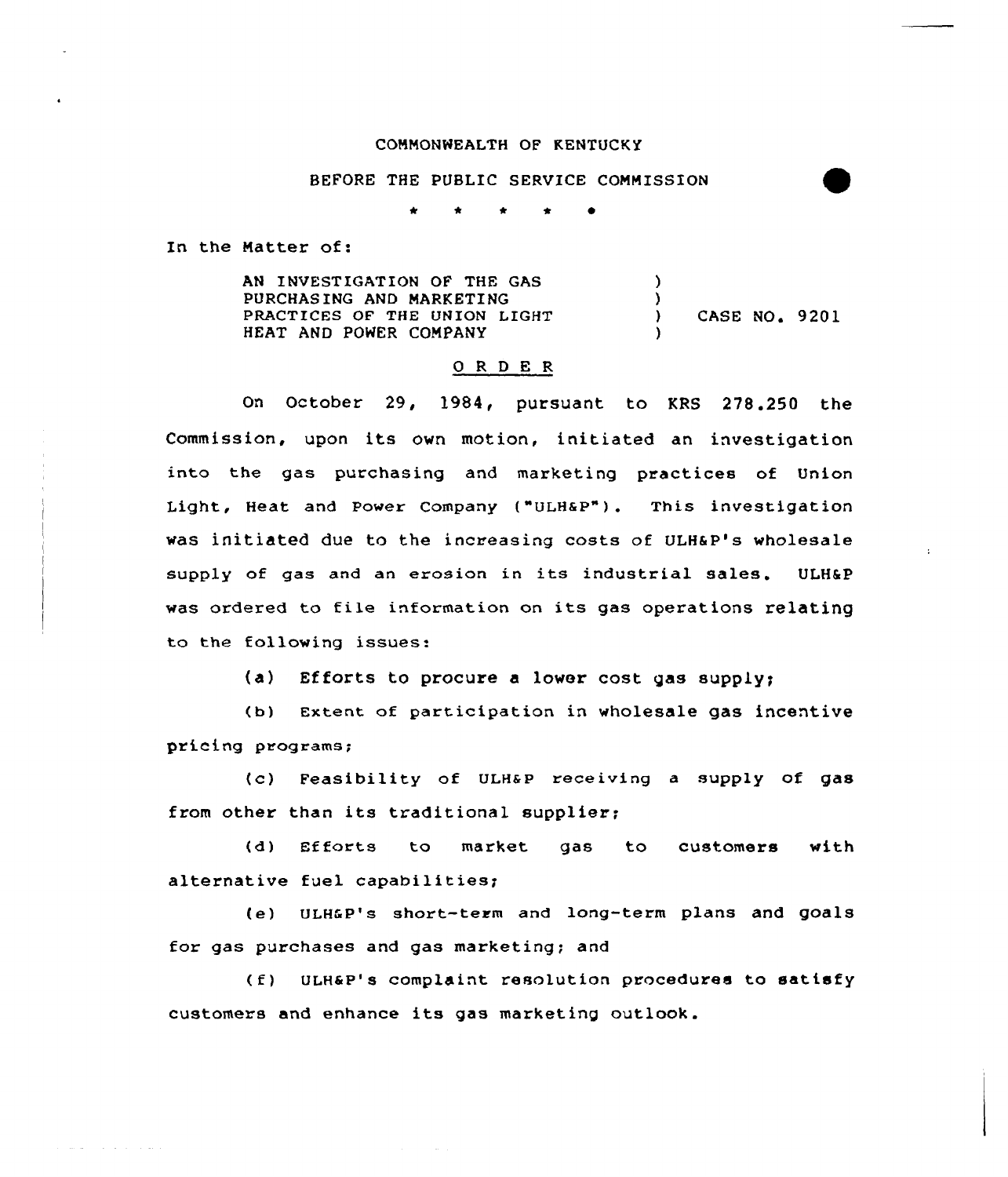On January 24, 1985, ULH&P filed direct testimony of Nr. John F. McCarthy, Manager of the Gas Supply Department of Cincinnati Gas & Electric Company ("CG&E") and its subsidiaries, one of which is ULHsP. Mr. McCarthy responded to the issues raised herein in the following manner:

 $\bullet$ 

 $\pmb{\zeta}$ 

(a) No other interstate pipeline can supply gas to ULHaP's distribution system except Columbia Gas Transmission Company ("CGT"); therefore, ULHaP is restricted to gas that CGT will transport and CGT will not transport gas for general system supply to ULH&P.

(b) ULHaP has participated in various gas incentive pricing programs offered by CGT, including an Incentive Sales Program ("IS"); Phase I and Phase II transportation programs; and a Special Marketing Program ("SMP");

(c) ULH&P's only connection with an interstate gas pipeline is with CGT;

(d) In addition to CGT's SMP and Phase I programs which were directed at large volume endusers, ULH&P also has General Service and off-peak tariff rates which are intended to help ULHEP market gas competitively with competing fuels used by fuel-switching customers;

(e) In January 1985, ULHaP filed with the Commission proposed flexible transportation tariff, "to allow ULH5P to remain competitive with alternate fuels . . . and allow ULHaP to return <sup>a</sup> portion of transportation revenues to all customers"; and

$$
-2-
$$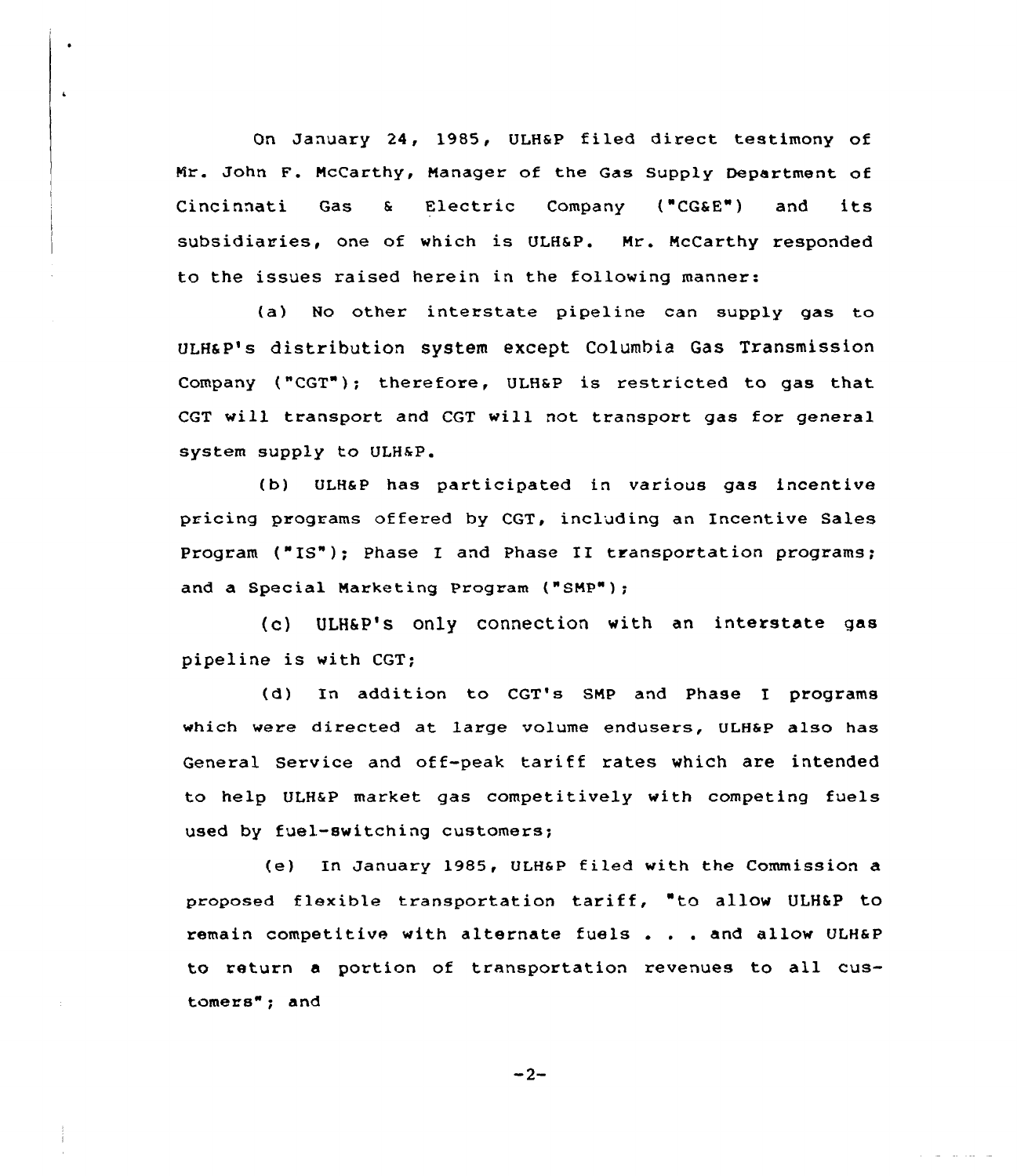(f) ULHSP initiated a "Ne're listening" program to improve customer service.

In response to the Commission's Order of July 24, 1985, requesting an update of ULHsP's gas purchasing and marketing practices, ULH&P filed on August 22, 1985, a Summary Statement. In this statement ULH&P stated "significant" measures had been taken since the testimony filed in January 1985, specifically:

(a} CGT's settlement with the Federal Energy Regulatory Commission ("FERC") (Docket No TA82-1-21-001) reduced CGT's commodity rate from \$4.07/Dth to \$3.60/Dth during the period April 1, 1985, through March 31, 1987, which will save ULH&P and its customers over \$14,000,000:

(b) As part of the settlement CGT agreed to transport spot market gas for ULH6 P's general system supply, which ULHaP anticipates will assume approximately <sup>40</sup> percent of its annual demand; and

(c) CG&E was granted authority by FERC to transport gas through its system, across the Ohio River, to ULH&P's distribution system, which will provide ULH&P another option for future gas purchases.

The Commission is of the opinion that ULHaP has initiated certain actions on its own which have helped to maintain its industrial base by marketing its gas in a competitive manner, and ULHSP has been a primary beneficiary of CGT's settlement with FERC as a result of CGT's agreement to transport gas for general system supply.

 $-3-$